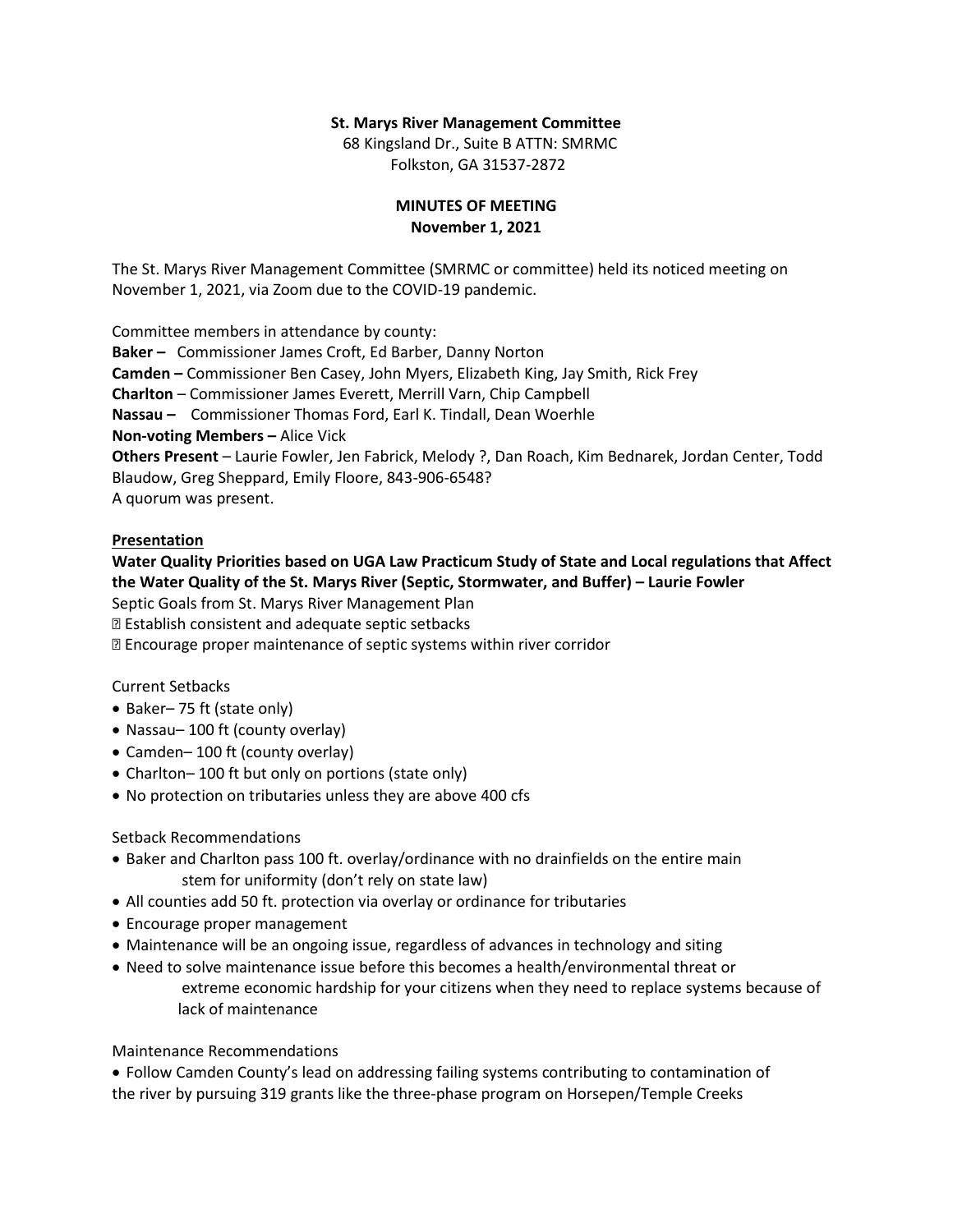• Pass county ordinances requiring 5-year pump-outs regardless of ownership status - good start by Charlton then Camden where inspection required with change in name on electric/solid waste service note EPA now says that septic tank pumpouts are necessary to adequately inspect on site septic systems

- Investigate the potential for septic utilities, at least at the subdivision scale
- Reconstitute the "Septic Think Tank" and meet at least annually.

Stormwater/Buffer goals from St. Marys River Management Plan

• Promote consistent regulations on both sides of the river

Current Buffer/Stormwater Regulations

- Have massive amount of detail but no overall picture
- there is a good deal of confusion even between different departments of same county.

Buffer/Stormwater Recommendation

- Setup and convene meetings one or several of appropriate county staff across the jurisdictions to come to agreement on
- What programs are currently in place and how they work together (start w/ a strawman like during early stages of septic think tank process)
- Gaps in protection
- Potential strategies for addressing these gaps

Baker County members asked Camden County members how they had approached citizens hesitant about increased regulation. They responded that it had taken some citizens several years to come around on the 319 grant but that by phase 3, they had residents in a waiting line to participate in the program. By now it is perceived as an example of how the government can work for the benefit of the community and the river. On the septic inspection ordinance, they explained that they are not forcing anyone to remediate or pump out unless there is a change in the status of the name on the solid waste bill. Others pointed out that education must go hand in hand with regulation. Laurie pointed out that that there had been 25 people at the phase 1 BBQ so even early on there was a surprising amount of acceptance for the 319 grant. She also said that showing the cost benefit of periodic maintenance over replacement could be helpful. It was also mentioned that the septic utility fee is small and could help spread the cost of the required pump out to the overall health benefit of the community.

Commissioner Ford mentioned that another Nassau County Commissioner, Clint Farmer is in the septic business and would happily participate in any future septic think tank meetings.

## **Call to Order and Housekeeping**

Following the presentation, the meeting was called to order at 7:56pm. The November agenda and October minutes were approved. The treasurer reported a checkbook balance of \$6540.43.

## **Old Business**

## *Land Use (including public access)*

**Baker County** – boat ramp no update, Shoals Park – the county is updating the rules and regulations to assist with continued issues of use. The county will begin mid-rotation timber harvest soon. **Camden County-** no update on access at the Blue Bridge, Spaceport notification delayed until December.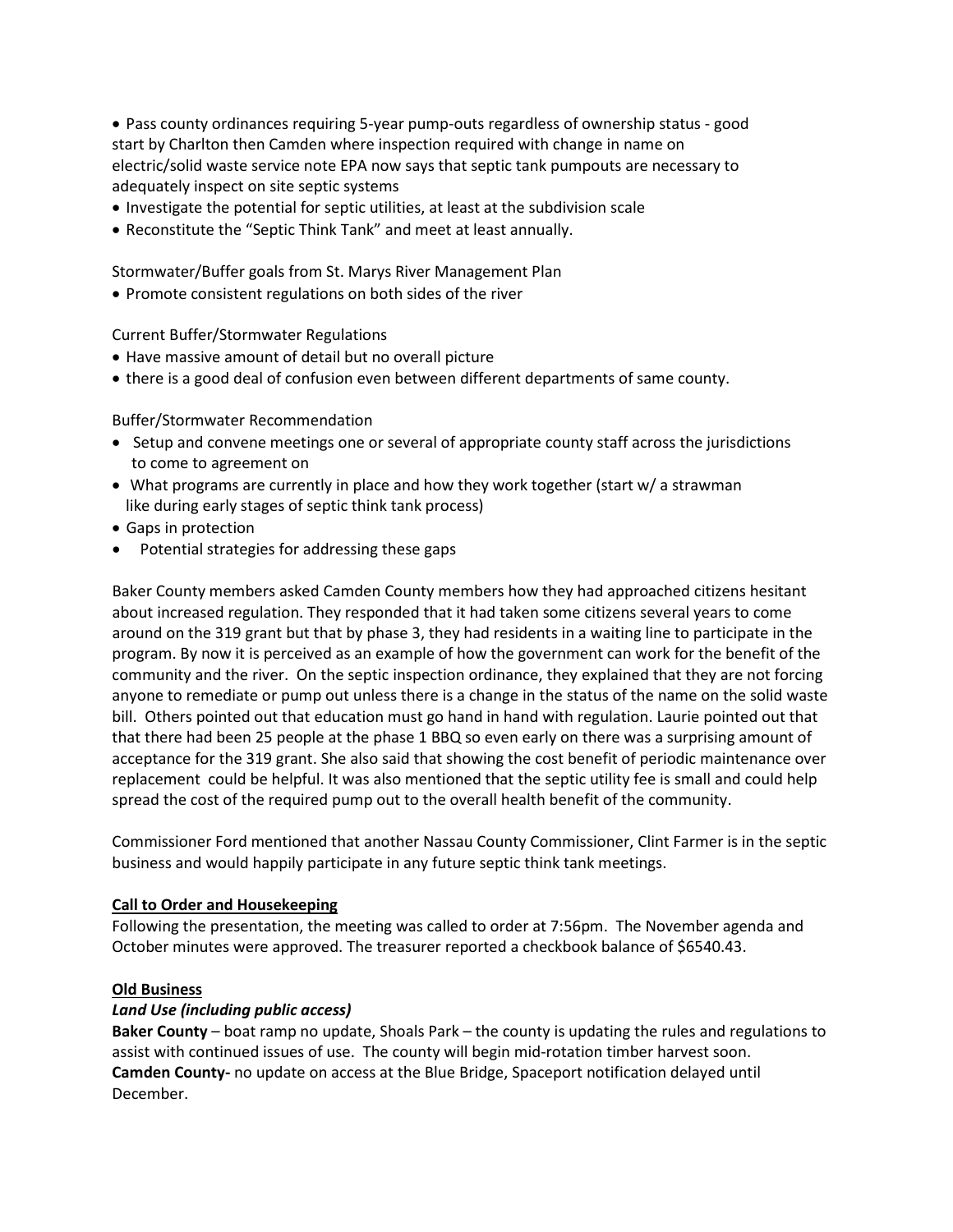**Charlton County –** Traders Hill- the BOCC will vote on contrator for improvements at Nov 4 meeting, no update on land acquisition surrounding Camp Pinckney access.

# *Water Quality*

**Horsepen/Temple Creek 319** – Jay Smith reported Scott Brazell is lining up another install with the contractor and they have completed 2 more installations. Phase 3 is up to a total of 7 completed.

**NPDES permits**- There is one pretreatment renewal (GAP050303) for indirect discharge into the Kingsland Wastewater Pollution Control Plant (WPCP) in St. Marys River basin in Camden County. The renewal is for Synergy Recycling, a facility that recycles oil from used oil filters. Alice Vick said that this is a standard permit for non-contact cooling water. The permit is administered out of Atlanta. The contact is Ashwini Tambe. The groundwater withdrawal permit for Twin Pines in Charlton County is still pending. Alice Vick is looking further into the permit for GDOT MS4 Permits but thinks it would only be right -of-way on the side of I-95.

**Spanish Creek (Clay Branch**)- Kelly Hill (GDNR-CRD) informed us October 27 that NOAA (CIG funding source) could not fund projects on private property and that we would need to look to other funding sources, specifically 319. Though the 319 grant process is considerably more difficult, it has the advantages of allowing us more time to apply (March as opposed to December deadline) and more federal funding for our time investment (60% as opposed to 50% match). Chip Campbell notified SMRK that Courtney Balling needed supplies to do the E. coli testing needed to apply for project funding. Courtney received supplies for 25 tests on October 27. She, Mark Williams, and Wesley Crews checked potential testing sites October 29 and were able to collect samples from ditches destined for Clay and Hatchers Branches. Both had E. coli counts exceeding specific criteria. Mark Williams will present the results of the sampling to the Homeland City Council November 11 and they will decide whether they are interested in moving forward with the grant application process.

Courtney needs an additional internship project for her PhD and will ask her advisor if she can use her Homeland work for internship credit. Doing so would allow her to spend significant hours helping design the project and write the 319 grant application. Such assistance would make it less likely to need to incur the cost of assistance from SGRC. Kelly Hill has said that she would review the grant application prior to submission.

# *Water Quantity (Flooding and Water Removal)* **Nassau and Charlton County Stormwater**- no updates

**Georgia Water Council** – no update

# *Federal, State and Local Regulations and County Comprehensive Plans*

**Update on No-Wake Zone Nassau County**- Commissioner Ford said he would look into it and will get it settled at the next Commissioner meeting. It is on the agenda for November 8<sup>th</sup>.

**Camden Co. Resiliency Plan**- As Scott Pippin outlined, the centerpiece of the Camden Co. Resiliency Plan is an inundation map and emergency flood warning system. Scott Brazell is the county staff person assigned to the plan.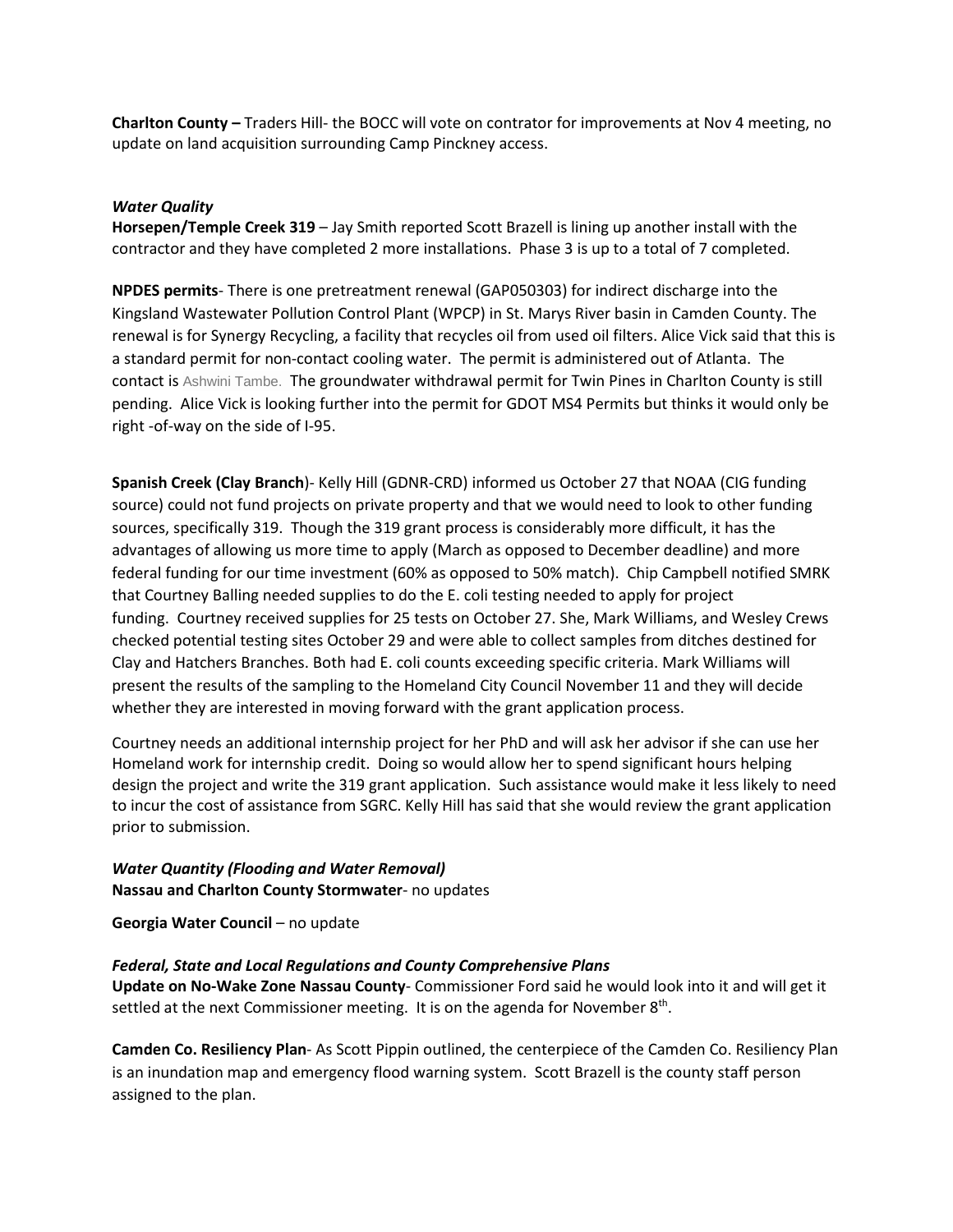He said that Camden County has circulated a survey to gather flood information from citizens and has posted a Request for Proposal (RFP) for a consultant to work with the county to write the plan. Once the plan is drafted, it will be presented to stakeholders and public meetings. Jay will participate and report to the Committee

There are also two other related but separate grants for converting the old Georgia Power Building into a county Resiliency Center and for installing a public safety radio tower and associated infrastructure. Chuck White is the county staff person assigned to those projects. He said that grant has been awarded but the money has not yet been received. He has however begun talking with potential contractors and will post RFP's once the money is received. Those projects are scheduled to begin in the next three months.

**Governing Documents-** Camden and Charlton County BOCCs have both signed the revision of the interlocal agreement and it has been mailed to Nassau County. Commissioner Ford said he will work on this and take care of it at the November 8<sup>th</sup> Commissioner meeting. Varn reminded the committee that the document needed to be signed by the middle of December so that the committee could file for an EIN number. Baker County approved the plan and once Nassau approves and signs, it will be taken to Baker County for signatures.

# **New Business**

Annual Report – The collated minutes were sent out in October and the committee members were asked to look it over, specifically areas indicated by red font and have final updates to Varn or Shelley by the next meeting. Commissioner Ford said he will get Varn info or have someone contact her regarding the Hilliard Water Treatment Facility. Jay Smith will provide a summary on the Camden Resiliency Plan. Chip will provide a SMRK summary.

# **Partner Reports**

*Riverkeeper-* Emily Floore the new Riverkeeper attended the meeting.

*SJRWMD* – There are several vacancies at SJRWMD. Shelley will inform the committee when someone has filled Geoff Sample's position.

*EPD* – Alice informed the committee that Bruce Foisey had retired and the new District Manager is Beth Stevenson.

# **County Reports**

*No additional updates*

# **Administrative**

# *Covid response*

A motion carried, with one abstention, to begin live meetings starting in December 2021. Thomas Ford said he has contacts with City of Callahan and could help facilitate the meeting location. He also suggested meeting at the new Farm Bureau Office. The in-person meeting scheduled for December 6<sup>th</sup> will be at White Oak; it is for SMRMC and SMRK board members only. Elizabeth King will work with Jay Smith to be sure there is a zoom link available for the public meeting.

# *File Storage*